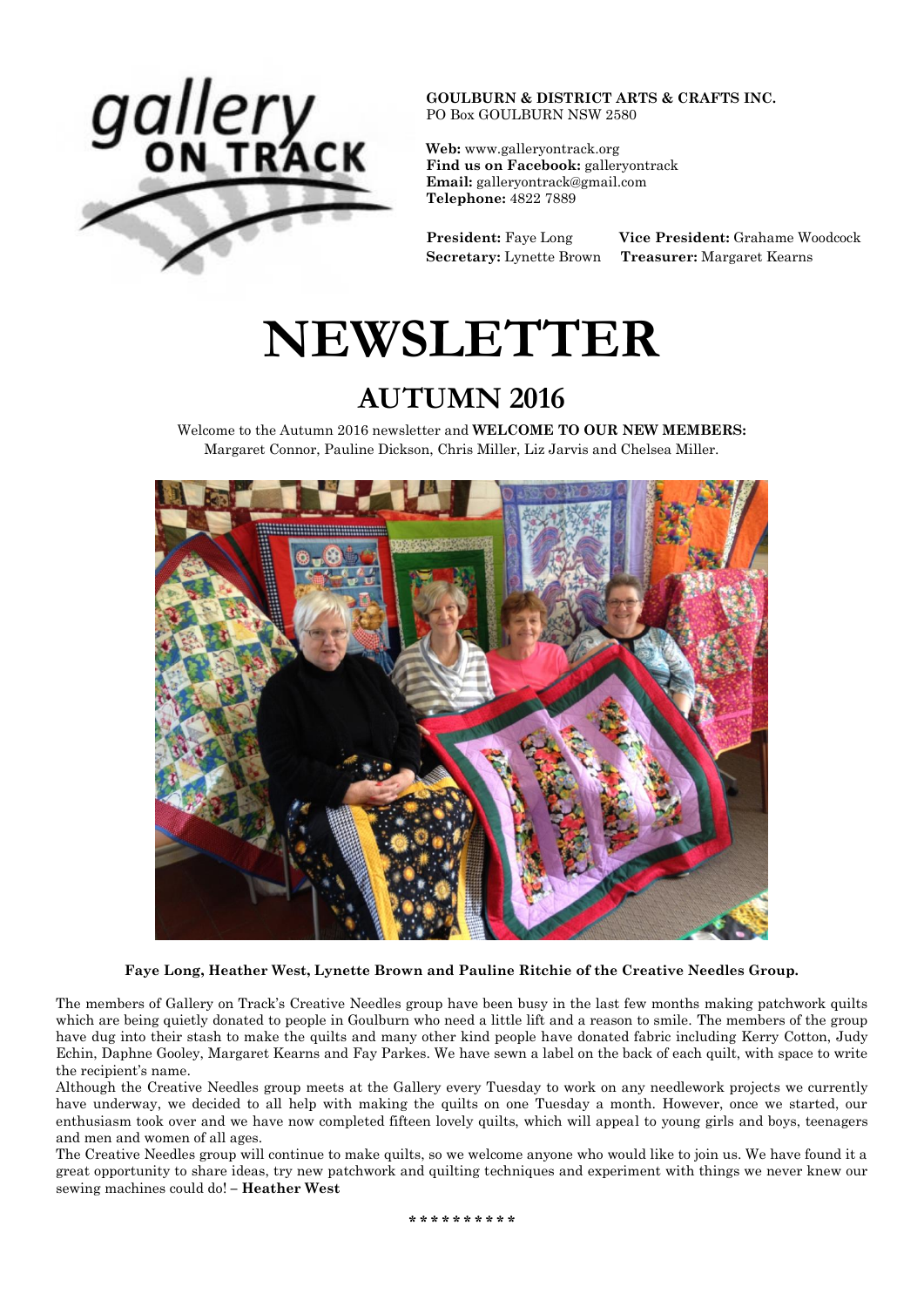#### **AND THE WINNERS ARE . . .**

Our recent *Out of the Blue* exhibition was a great success with Viewers' Choice prizes going to **CAROL DIVALL** – First, and **MICHELLE GILES** and **FIONA HAMMOND** – Equal Second.

Mention should also be made of our newest (and youngest) member, **CHELSEA MILLER**, who entered 2 paintings in the exhibition – and sold them both. Well done, Chelsea!

**\* \* \* \* \* \* \* \* \* \***

## **OUR NEXT OPEN EXHIBITION IS ARTIST DOLLS**

Exhibition dates: May 1 to 29, 2016. Official opening: Sunday May 1, at 2pm Total of \$175 worth of Gallery on Track gift vouchers as prizes. Winners to be decided by viewer's choice votes.

You can have a lot of fun with this theme. Whether you make your artist dolls from fabric or mixed media, perhaps knitted or even paper . . . why not have a go at something quirky, contemporary, colourful and inspiring. We are anticipating a thoroughly entertaining and creative exhibition. This is a great opportunity for members and non-members to participate in another group show.

Entry forms are available at the Gallery.

**\* \* \* \* \* \* \* \* \* \***

## **ARTISTS OF THE MONTH**

Carol Divall has booked the following exhibitions for this year:

May – Artist Dolls – exhibition opens 1 May June – Karen Edin & Penny Saxton – exhibition opens 5 June July – Spotlight on Wool – exhibition opens 3 July August – Phoenix Group – exhibition opens 16 August

If any members are interested in being an Artist of the Month, please contact Carol on 4821 2572 . Perhaps you might like to join together with one or two other Gallery members to have a group show.

Carol has also asked for suggestions for the theme of the February 2017 group exhibition.

**\* \* \* \* \* \* \* \* \* \***

## **CONGRATULATIONS TO OUR MEMBERS . . .**

Three of our Gallery on Track members have won prizes for their work at this year's Sydney Royal Easter Show:

**SHIRLEY WINTERTON** – 3<sup>rd</sup> Prize, Most Creative Tea Cosy AND 3<sup>rd</sup> Prize, Most Creative Apron **LOIS DOWLE** – 3 rd Prize, Traditional Hand Quilted Bed Quilt **ROBYN PRIMROSE** – 2<sup>nd</sup> Prize Wearable Felted Garment (coat or vest)

These are impressive results given the extremely high standard of work entered in this competition.

 At the recent Art Exhibition held in conjunction with the Crookwell Potato Festival, the Crookwell Art Society bought *Outback Pub*, a painting by **STAVROS PAPANTONIOU**, to add to their collection. The painting will be on permanent display in their gallery which is adjacent to Crookwell Library.

Another painting by Stavros, *The Old Digger*, was the winner of the People's Choice Award at the Goulburn Art Society's exhibition held in conjunction with this year's Goulburn Rose Festival.

 Our publicity officer, textile artist, **FIONA HAMMOND**, has been featured in a fabulous six-page article in *Textiles Magazine*, Issue 22. A copy of the article is on display in the Crib Room. Well done Fiona!

**\* \* \* \* \* \* \* \* \* \***

#### **GALLERY GARDEN NEWS by Heather West**

Thankyou to everyone who watered the garden over summer while on Gallery Duty. The plants survived the hot weather and the thriving garden continues to enhance the outdoor appearance of the Gallery.

A generous donation of grape hyacinth and blue star-flower bulbs have been planted in the garden beside the Disabled Access gate. They will make a wonderful show in Springtime, so thankyou to the anonymous donor.

What you don't see in the garden are the weeds which have been removed by a small group of dedicated members who find time to keep the outdoor areas neat and tidy. Many thanks for your efforts.

**P.S.** A big thankyou to Heather and Greg West for cleaning up the area behind the Gallery and taking the unwanted furniture to the tip. – Margaret Kearns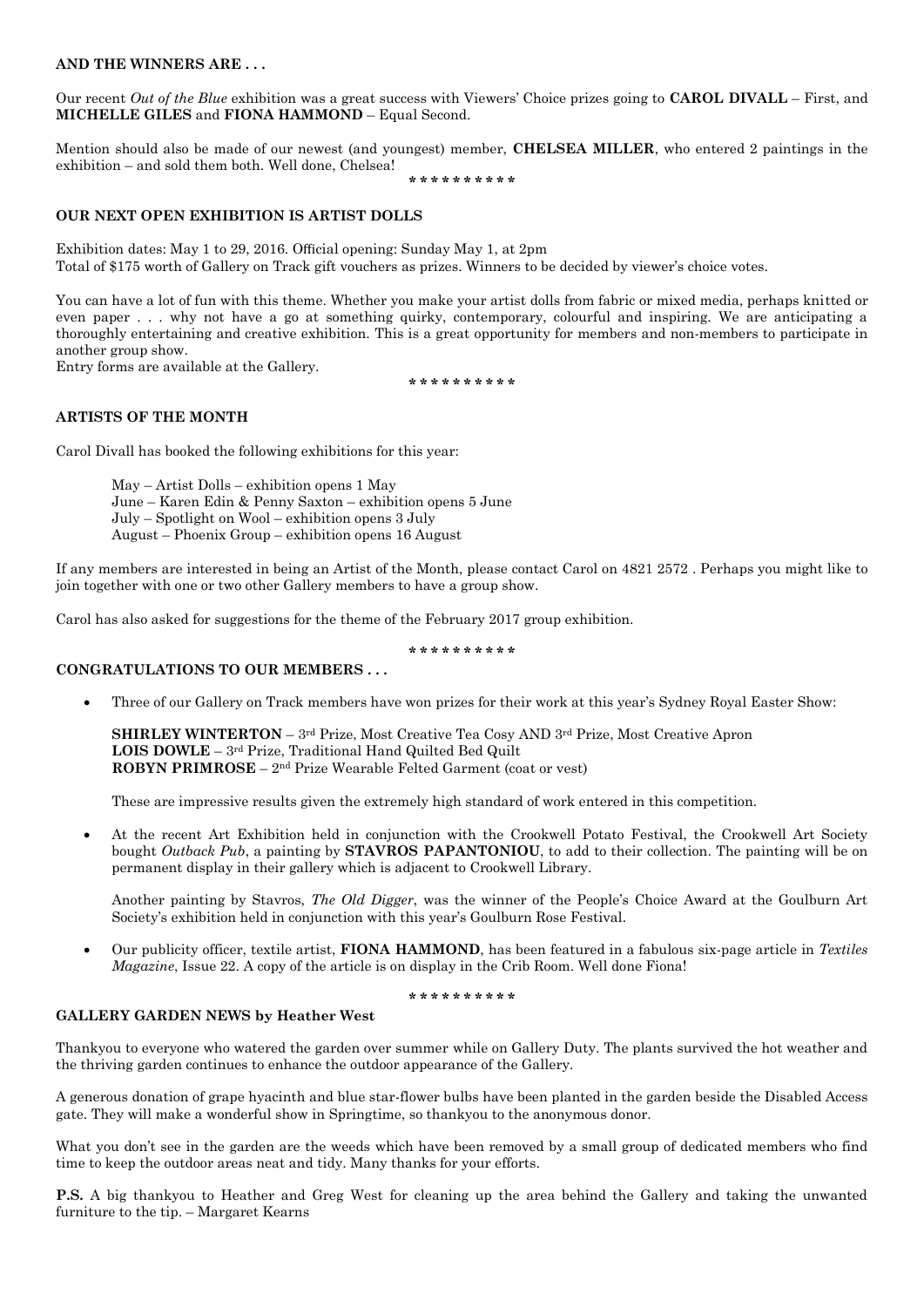#### **SPOTLIGHT ON WOOL**

The theme of our mid-winter exhibition is Spotlight on Wool. If you knit, crochet, spin, weave, felt, or use woollen fabrics or fibres in your work, now is the time to start creating new items to fill the Gallery.

The exhibition opens on Sunday 3 July and, to coincide with this, we are organising a **SHOW & TELL** day. During the day there will be demonstrations by Gallery members of their art / craft practices. So far, the following members have volunteered:

Carol Divall – Nuno Felting Fiona Hammond – Kumihimo Braiding Margaret Kearns – Mosaics Stavros Papantoniou – Painting

If you would like to participate, please call Carol on 4821 2572 or Margaret on 4822 5782

#### **BUNTING UPDATE**

The response has been fantastic to the call for knitted and crocheted triangles to make bunting to decorate the Gallery during Spotlight on Wool month. There are now several hundred knitted and crocheted triangles in the "bunting box". Two Knit-Ins have been organised where we can work as a group to join the triangles to create the strips of bunting. Do come along on Tuesday 17 May or Saturday 18 June! It will be a great chance to meet other Gallery members for a cuppa and a chat.

**P.S.** Some members have asked where the patterns for the knitted and crocheted bunting came from. There is a great knitting website called **RAVELRY** where you can find thousands of free patterns **- [www.ravelry.com](http://www.ravelry.com/)** It is free to join, you just need an email address.

**\* \* \* \* \* \* \* \* \* \***

## **CLASSES AT THE GALLERY ON TRACK**



## **CALLIGRAPHY'S ON AGAIN!**

Alison Lawrence, former President of the Australian Society of Calligraphers will be running her next series of classes on Wednesdays commencing on 4th May.

#### **Continuing Students – are you ready for a challenge?**

Participants will create a major finished piece on a topic of their choice with lots of wording in Roman Capitals, Foundational Hand and Italics, plus a little drawing or decoration if desired. There will be tuition in each of the hands with guidance, encouragement and good humour along the way.

10.30am to 12.30pm. Cost \$150 for six classes.

#### **Beginners – making steady progress**

Study the Cnut Charter Hand (an elegant style from the time of King Canute) and Legende (a more modern fun style) and create some interesting projects along the way. Come and give it a go! 1pm to 3pm. Cost \$150 for six classes.

Enquiries and enrolments to Alison Lawrence on [alisoncallig@bigpond.com](mailto:alisoncallig@bigpond.com) or call 4822-0024.

## **PAINTING with STAVROS PAPANTONIOU**



Stavros Papantoniou will be continuing his series of painting classes on Mondays at the Gallery on Track. Each term runs for 6 weeks. There are two classes offered. A morning session from 10am to 12.30pm and an afternoon session from 1.30pm to 4pm. The cost is \$150 for either the morning or afternoon session for the 6 week term.

Classes will be tailored to meet the individual needs of each student. Stavros is a "hands on" teacher and, because of his many years of experience, is able to offer guidance and assist students in the development of their works.

For further details or an enrolment form, email Stavros at [stavrospapantoniou@bigpond.com](http://webmail.bigpond.com/webedge/do/mail/message/mailto?to=stavrospapantoniou%40bigpond.com) or call 0427 119 619.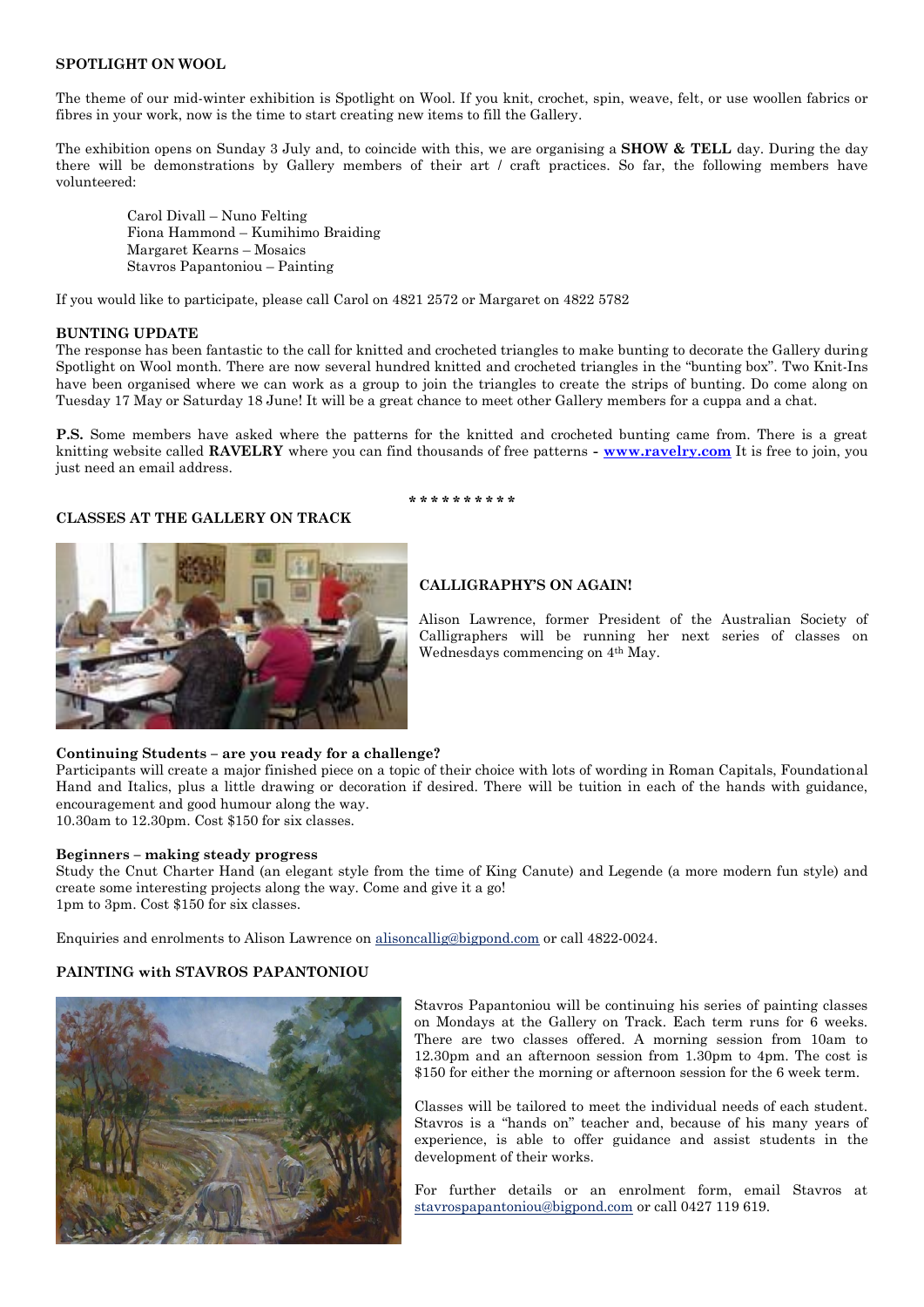## **CRIB ROOM CALENDAR**

## **10 April – Needle-felting for Beginners with Sherri Smith**

Make a miniature sheep and/or a two-tone bunny. Cost of \$85 per person includes basic materials for  $1 - 2$  projects. Sherri's recent work can be seen on Facebook at Genuine Heartfelt Creations. Contact Sherri for more information and bookings 4829 0296 or email [ozzinat55@gmail.com](mailto:ozzinat55@gmail.com)

## **15 April – Drypoint with Daphne Gooley**

Our etching press has arrived and Daphne Gooley will be teaching the first printmaking class – drypoint. Cost \$50. Printing materials provided. Bring own basic drawing materials. For more information and bookings contact Daphne 4821 1708

## **16-17 April – Felted pictures with Michelle Giles**

Create a fabulous felted still life or landscape picture using superfine wool fibre embellished with machine embroidery. Cost \$160 for 2 days. All materials provided. For more information and bookings contact Michelle 0438 750 183

## **30 April – Goulburn Art Society Workshop**

**Charcoal Drawing with Lesley Whitten**  Cost: Art Society members free, non-members \$30 For more information and bookings contact Helen de Jonge 4829 2300

## **15 May – Nuno Felting with Carol Divall**

Create a gorgeous scarf of superfine wool felted onto pure silk. Cost \$80. All materials provided. For more information contact Carol 4821 2572

## **17 May – Spotlight on Wool Knit-In**

For more information contact Margaret Kearns 4822 5782

## **28 May – Goulburn Art Society Workshop**

**Life Drawing with Alex Mortenson**

Cost: Art Society members free, non-members \$30 For more information and bookings contact Helen de Jonge 4829 2300

## **18 June – Spotlight on Wool Knit-In**

For more information contact Margaret Kearns 4822 5782

## **19 June – Felted hats and bags with Carol Divall**

Using superfine wool fibre in a fabulous range of colours, create your choice of a stylish felted hat or handbag. Cost \$80. All materials provided. For more information contact Carol 4821 2572

## **25 June – Goulburn Art Society Workshop**

**Beginners Watercolour with Helen de Jonge** Cost: Art Society members free, non-members \$30 For more information and bookings contact Helen de Jonge 4829 2300

Other Bookings - There are plenty of spaces available so, if you would like to make a booking, check with Carol Divall. Many members have skills and ideas they might like to share – you might like to run a workshop to teach your particular ones.

#### **\* \* \* \* \* \* \* \* \* \***

## **CRAFT / ART GROUPS YOU CAN JOIN**

\* Monday: Painting Classes with Stavros Papantoniou - see above

- \* Tuesday: Creative Needles Group 10am to 1pm
- \* Wednesday: Calligraphy Classes with Alison Lawrence see above
- \* Thursday: Phoenix Group 10am to 4pm.

\* Please note there is a \$2 amenities fee per person for use of the Crib Room

## **\* \* \* \* \* \* \* \* \* \***

**NEW GALLERY LEAFLETS** - Lynette Brown has organised new, redesigned leaflets from Top Shot Photographics. These are now available the Gallery. Pick up a few to take with you wherever you go. We need to spread the word far and wide about our wonderful Gallery!

**COMMITTEE NEWS –** As you may be aware, our Secretary, Lynette Brown, will be retiring from that position in September this year. Thankyou to **JUDY ECHIN** who has volunteered to take over organisation of the Gallery roster.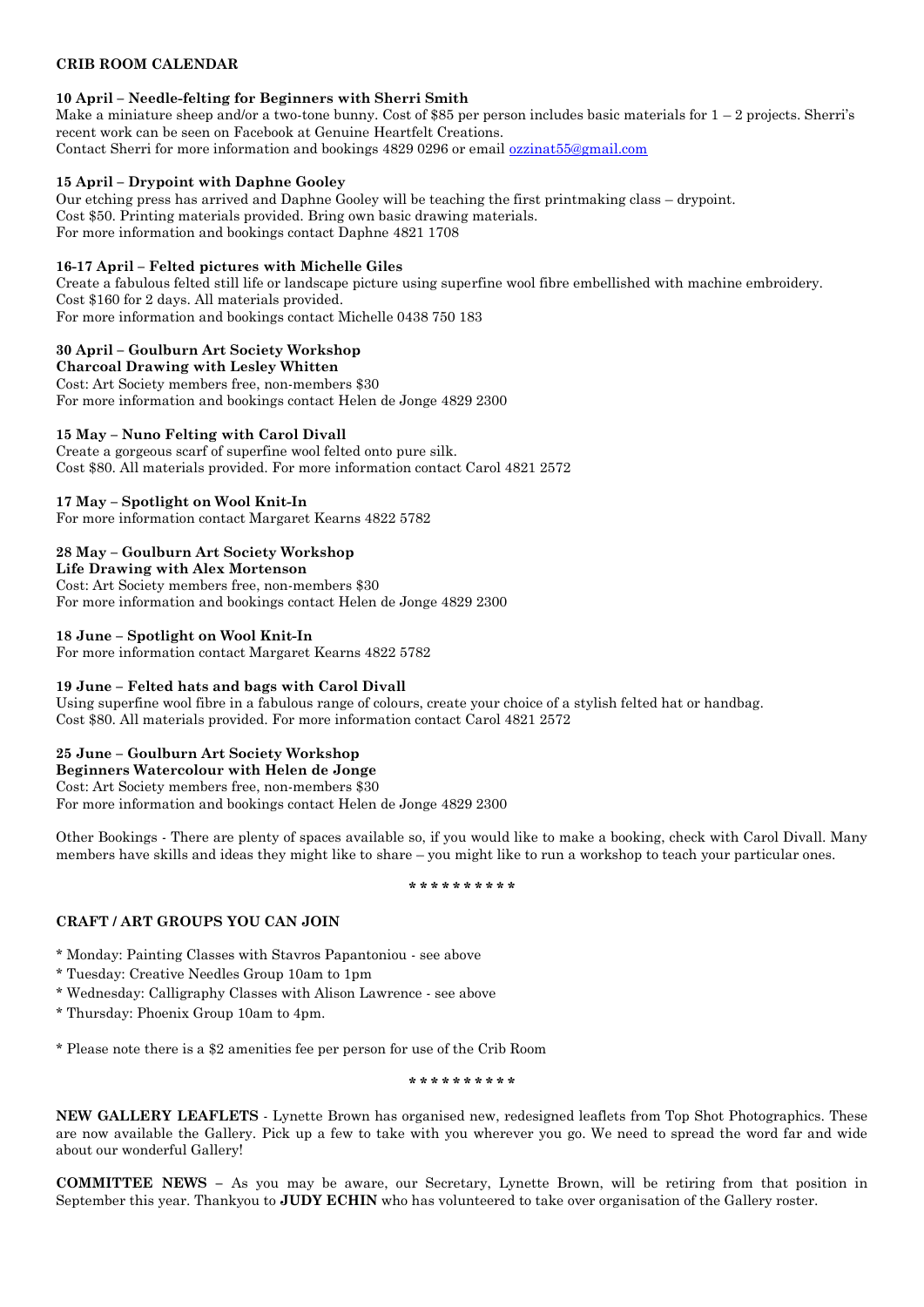## **SAVE YOUR EYESIGHT**



#### **Have you heard of an AMSLER GRID?**

After two of our members had a Macular Hole suddenly affect their eyesight, we wanted to alert everyone to the usefulness of regularly checking clarity of vision with a quick look at an Amsler Grid.

Macular holes happen suddenly in one eye, but the good eye often compensates so well that vision is not impaired severely enough for people to seek an urgent appointment with their optometrist. A check with an Amsler Grid will alert you to a problem.

We have placed one [with instructions] on the fridge at the Gallery and another on the whiteboard in the Crib Room. You can also "google" Amsler Grid and print one out to check at home.

Macular Holes affect 20,000 people in Australia each year, most over the age of 60. They can be repaired, unlike Macular Degeneration which is a slow, progressive disability.

Contact Heather West on 4821 7672 for more information and / or a fridge magnet Amsler Grid.

## **IDEAS, IDEAS, IDEAS . . .**

We are always looking for new ways to make the Gallery a more inviting, exciting place to visit – both for our members and our customers. We would love to hear your ideas on:

Guest artists / speakers you would like to see at the Gallery

Classes you would like to attend – or teach!

Exhibition themes etc. etc. etc.

Send your ideas via email to the Galler[y galleryontrack@gmail.com](mailto:galleryontrack@gmail.com)

#### **\* \* \* \* \* \* \* \* \* \***

**Extracts from the MINUTES of the GENERAL MEETING held on 19th March 2016.**  A printed copy of the complete minutes is on display at the Gallery.

#### **PUBLICITY REPORT by Fiona Hammond:**

The committee requested a slight change to the schedule of iMag articles/advertorials for 2016 at a committee meeting earlier this year. Instead of submitting articles for the January/February, May/June, September/October and November/December issues of iMag, it was decided to change the May/June article to the March/April issue. However, as I had too much of my own work to get through in early February, when the March/April issue article would have needed to be written and submitted, it was agreed that another committee member would write and send off this particular article. The committee member who kindly stepped in to help with this is Di Lee. Thank you Di for helping me out at such short notice.

I will continue to write and submit the future articles for iMag, with two more of these due for the remainder of this year. One of the main issues with getting these done in a timely manner is getting information and suitable photographs from members having artist-of-the-month exhibitions during the specific iMag issue dates. I feel that it is always most important to mention these exhibitions, and including photos is a great way to get readers of the magazine to notice our articles.

I would like to ask that members be reminded about forwarding their AOM information and photos to me, or another committee member, in a timely manner prior to their exhibition. We generally ask for this to be sent at least 4 weeks prior to their exhibition. In the case of the iMag issues, I do sometimes need this information even earlier. Would it be possible for members who have signed up to have an AOM exhibition to be given a few reminders well in advance of their exhibition dates to get their artist statement, bio information, and photos ready to send nice and early to avoid the added stress for whoever does publicity (including for our own website and for the Goulburn Visitor Information Centre)? And regular reminders to all members via our gmail email list may also help to remind everyone that they need to think about their exhibition information well in advance of their AOM exhibitions.

Ads in the *On the Grapevine* section of the Post Weekly are placed just prior to any of our exhibitions, plus ads informing readers of any of our open-to-non-members exhibition opportunities, such as *Out of the Blue* in February this year. I also try to get information from members in time to write and submit articles to the local papers in the hope that they can find a space for these in one of the papers around the time of the exhibitions. This is not always possible, but there is always more chance of this happening if I receive information and photos from members well in advance of their exhibitions.

On July 3 this year we will have our inaugural Free Demonstration Day in The Crib Room. The main aim of this activity is to bring new people to the Gallery, in the hope of gaining new members and more sales in the Gallery itself, along with participants for any workshops that are coming up at the Gallery. To date I think we have maybe 4 members ready to offer